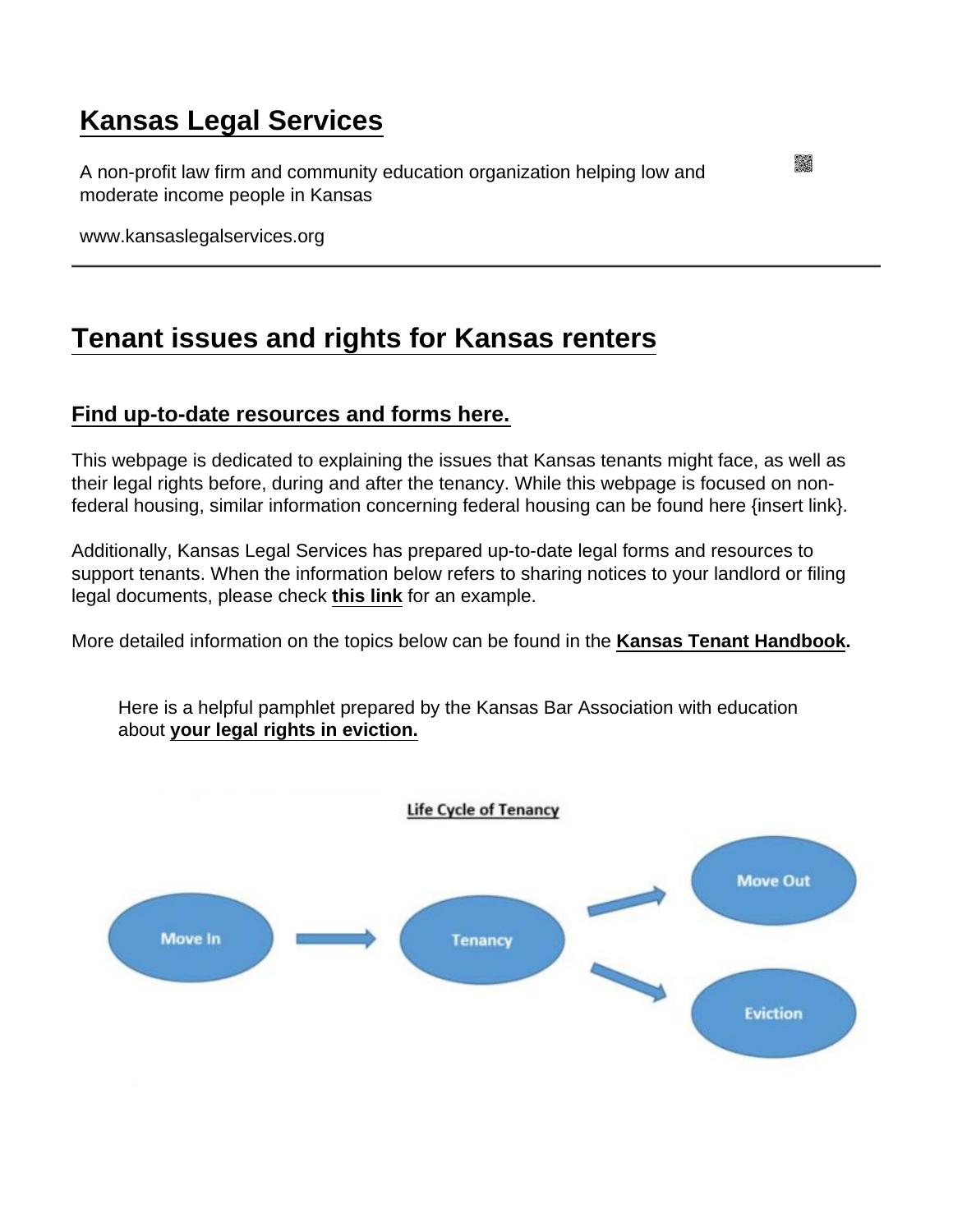# <span id="page-1-0"></span>Table of Contents

Click on the section title that you want to read.

- 1. Moving In
- 2. [Tenancy](#page-3-0)
- 3. [Housing Discrimination](#page-4-0)
- 4. [Eviction](#page-6-0)
- 5. [Legal Proceedings](#page-8-0)
- 6. [Personal Property](#page-10-0)
- 7. [Moving Out](#page-11-0)
- 8. [Security Deposit](#page-13-0)
- 9. [Instructional Videos](#page-14-0)
- 10. [Helpful Legal Forms](#page-15-0)

## Moving In

Watch [a short video](https://youtu.be/Aalt6PS49d8) about what you need to know when moving into a new place.

Lease and other documents

- Your lease is an agreement to rent between you (the tenant or renter) and the landlord. This agreement lays out the terms of the contract between you and your landlord. It sets the ground rules for your tenancy.
- Whenever you have a dispute with your landlord, check your lease to find out whether the dispute is addressed there. Usually, disputes with your landlord will be addressed by the lease. If not, the law fills in the gaps.
- Multiple tenants may be listed on the same lease agreement, but if your co-tenant fails to pay or moves out before the lease, then you will still be obligated to make full rent payments.
- A separate written agreement among co-tenants can help avoid such issues from coming up and help address them if they do.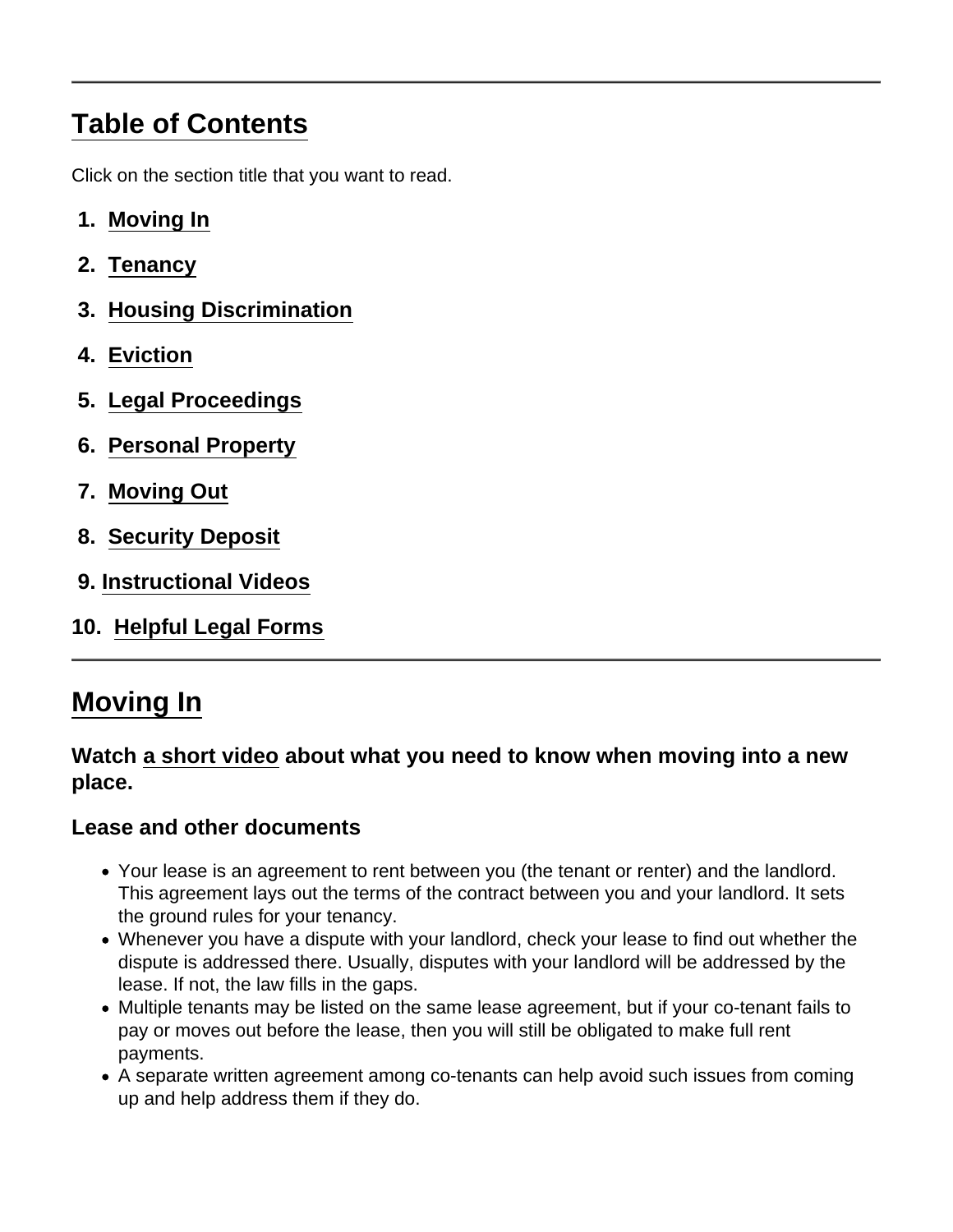- Always keep a copy of your lease!
- 

#### Security Deposit

#### (see more on Security Deposit below)

- When you sign your lease, your landlord can require a security deposit. This deposit provides security to your landlord in case you damage the property during your tenancy – but be sure to read your lease for the specifics.
- The amount your landlord can charge for a security deposit depends on what type of place you are renting.
- If your unit is unfurnished, the landlord can only ask for up to one month's rent.
- If your unit is furnished, the landlord can ask for up to one-and-a-half month's rent.

#### Pet Deposit

- If you have a pet, your landlord can require an additional deposit that amounts to one-half month's rent.
- But if you have a certified service or assistance animal, federal law prohibits your landlord from charging an additional deposit for your service or assistance animal. You are still responsible for any damage caused by your animal, even though your landlord cannot charge an up-front deposit.

#### Inspection

- You should have a move-in inspection within 5 days after your lease starts. During this inspection, you and your landlord go through the property to identify and document any damages you see.
- After both you and your landlord examine the property for damages, you will both sign a document listing all of those damages.
- If the landlord promises to fix any of the problems you find during your inspection, make sure you get this promise in writing! Even if the promise is via text or email, it is better to have those promises recorded.
- Keep a copy of the move-in inspection list with your lease. This document could be incredibly important upon moving-out. When you move out, the landlord will again examine the property and identify any damages. Unless you can prove those damages were there before you moved in, your landlord will probably take the cost out of your security deposit.
- Pictures can help supplement your move-in inspection list, but please make sure you have a copy of the list as well.
- If your landlord will not do an inspection with you, go ahead and do one yourself. Be sure to complete the inspection within 5 days of moving in. A sample form can be found at [this link](https://docs.google.com/document/d/1RgwFY3-obN2bhgBHs6vBBRxRY4MEdqV-QLGiAkhnjDY/edit). Once completed, send a copy directly to your landlord.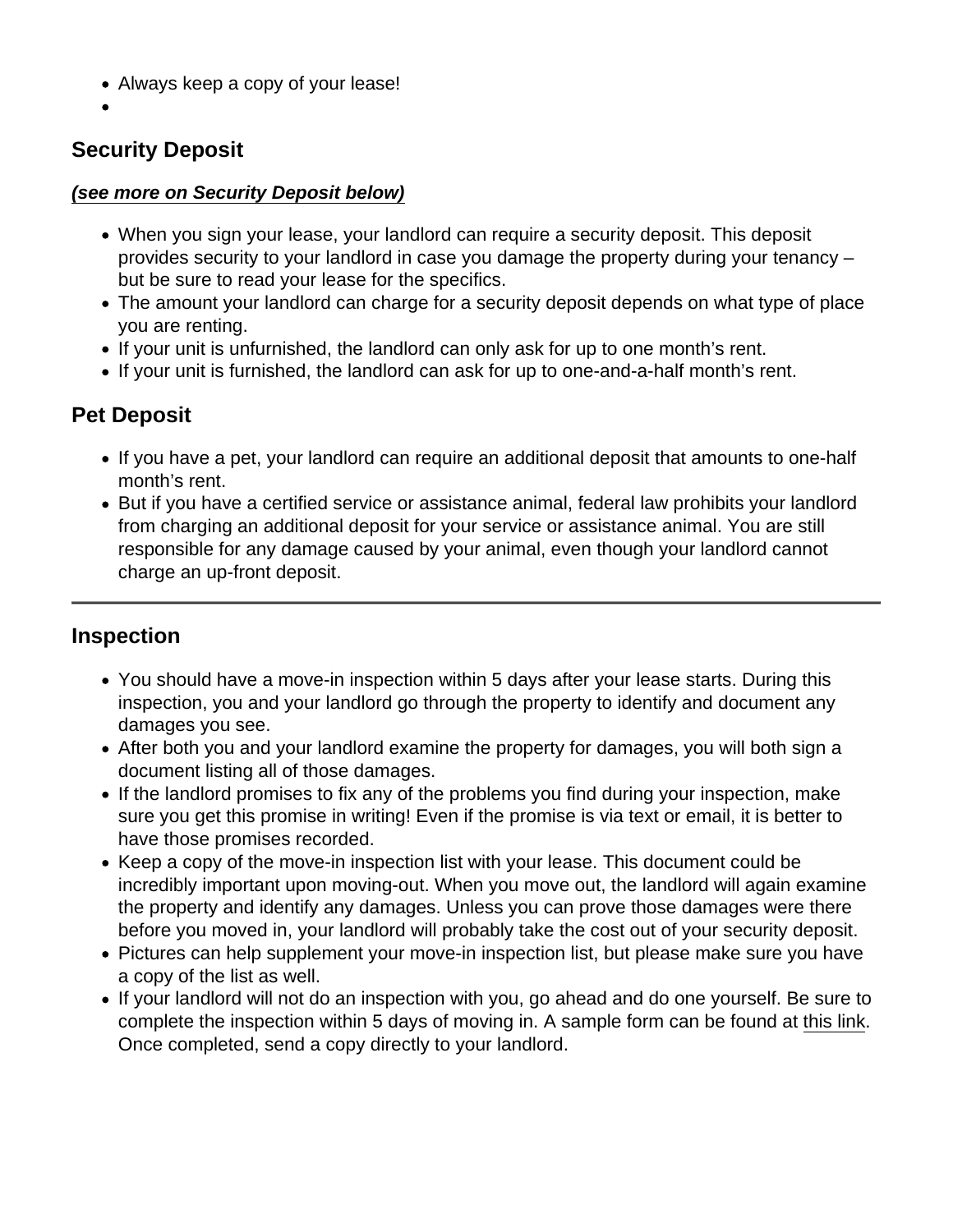### <span id="page-3-0"></span>**Tenancy**

Watch a [short video](https://youtu.be/YDnves2kJaw) about your rights and responsibilities as a tenant.

### **Habitability**

- Landlord obligations and paying rent
- Your landlord is responsible for providing livable conditions. This usually includes things like running water, plumbing, heat, electricity and other similar essentials. Whether your landlord is responsible for less significant issues is determined by the lease – be sure to keep a copy!
- As tenant, you are obligated to pay your landlord monthly rent. This obligation to pay rent is separate and distinct from your landlord's obligation to provide a livable property. In other words, if you withhold rent because your residence has serious maintenance or utility problems, your landlord can still try to evict you for nonpayment of rent.
- Further, the landlord is not responsible for damage you cause to the property or any damage caused by your family, guests or pets. For example, if your water is shut off because you were unable to pay for utilities, the landlord is not at fault. As another example, if your sewer backs up, the landlord would be responsible for maintenance – though if you caused the problem, your landlord can require you to pay for the repairs.
- Maintenance

Landlords are obligated to provide maintenance and repair conditions that make the property unlivable. Your landlord might also promise to provide maintenance for other issues, but that will be addressed by your lease.

- If your apartment needs maintenance, prepare a list of repairs that need to be made. Then, send that list of repairs to your landlord, with a request that your landlord make the repairs by a certain date. It is always best to make these maintenance requests in writing.
- As tenant, you may also make the repairs yourself, but only if you sign a separate agreement with your landlord to undertake the repairs. The cost of the repairs can be taken out of your next rent payment (or some other adequate compensation). Notably, if work must be completed to comply with building codes, the landlord should make those repairs rather than the tenant.
- Uninhabitable living conditions
- Sometimes, your landlord may not provide livable conditions. Even after you provide them a specific list of needed repairs, they may fail or refuse to make repairs, rendering your home unlivable. In these circumstances, you can sue your landlord or terminate your lease. But it is important that you not withhold rent before going to court or terminating your lease. If you do withhold rent – even if your home is unlivable – you could have trouble collecting back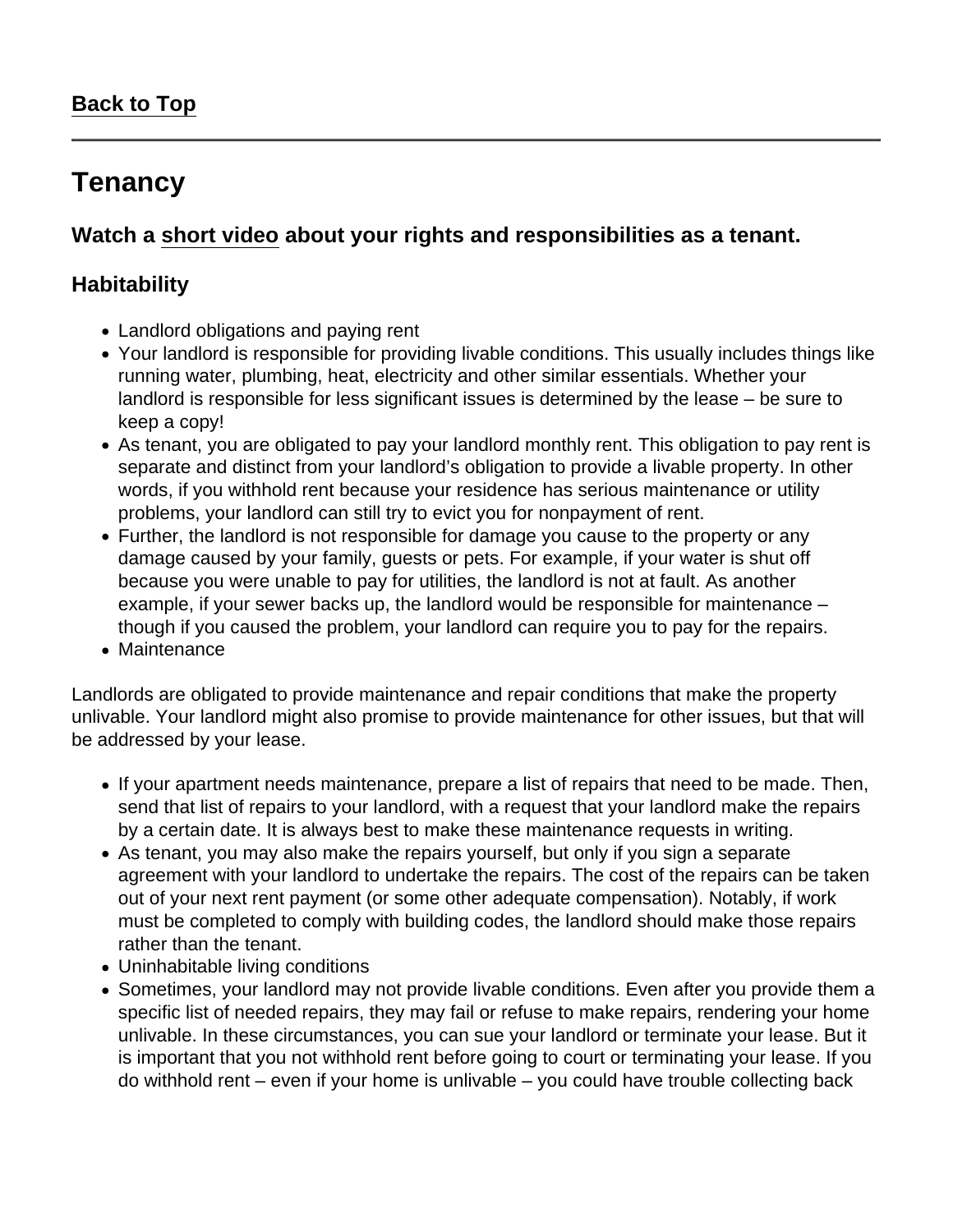<span id="page-4-0"></span>rent or pursuing your counterclaims. Instead, we recommend checking with your local housing code inspector (if one exists), before choosing one of the options below.

- Before anything else, you should check with your local housing authority, if one exists. In many jurisdictions, the local government has inspection authority to enforce their housing and building codes. If you can make contact with them, they might be able to help pressure your landlord into making repairs.
- You may be able to terminate your lease. To do so, you must give your landlord 30 days' notice that you intend to terminate your lease agreement because of the unlivable conditions in your residence. Also, the termination date has to fall on a periodic rent-paying date, i.e., if you usually pay rent on the first of the month, your termination date has to be the first of the month – and also give 30 days' notice. Make sure you give your landlord a written notice and that you keep a copy for your records. Once your landlord receives that notice, they have 14 days to begin repairs, otherwise the lease terminates on the date you specified.
- You also may be able to sue your landlord. If your residence is unlivable, you may bring a lawsuit against your landlord to correct the unlivable conditions and bring your residence into compliance with your lease. You can also recover any damages you have sustained, including harm you suffered from the unlivable conditions as well as rent that you paid to the landlord but should not have had to pay because of the unlivable conditions.

[Back to Top](#page-1-0)

## Housing discrimination

- The federal Fair Housing Act prohibits discrimination in the sale or rental of housing. This means your landlord cannot discriminate against your or other tenants on the basis of race, gender, religion, familial status, disability or ethnicity. For more in-depth information, please check out [this link.](https://www.kansaslegalservices.org/node/1925/fair-housing-rights-protect-you-under-law)
- For tenants with disabilities, the landlord must provide reasonable accommodations. This means that your landlord should not ask discriminatory questions upon application and definitely should not deny housing merely because a prospective tenant has a disability. It also means your landlord should provide reasonable accommodations to tenants with disabilities in terms of the rules and regulations the landlord sets as well as the practices implemented and services provided. So long as a request for reasonable accommodation is not "unduly burdensome," your landlord must grant that request under federal law.
- But even under the Fair Housing Act, your landlord can consider things background issues such as criminal history, credit rating and financial stability when deciding whether to rent to the prospective tenant.
- If you believe you have suffered discrimination when attempting to buy or rent a residence, you can file your fair housing complaint online with the federal Department of Housing and Urban Development at [this link](https://www.hud.gov/program_offices/fair_housing_equal_opp/online-complaint). You may also find resources and support with the Kansas Human Right Commission at [this link](http://www.khrc.net/complaint.html).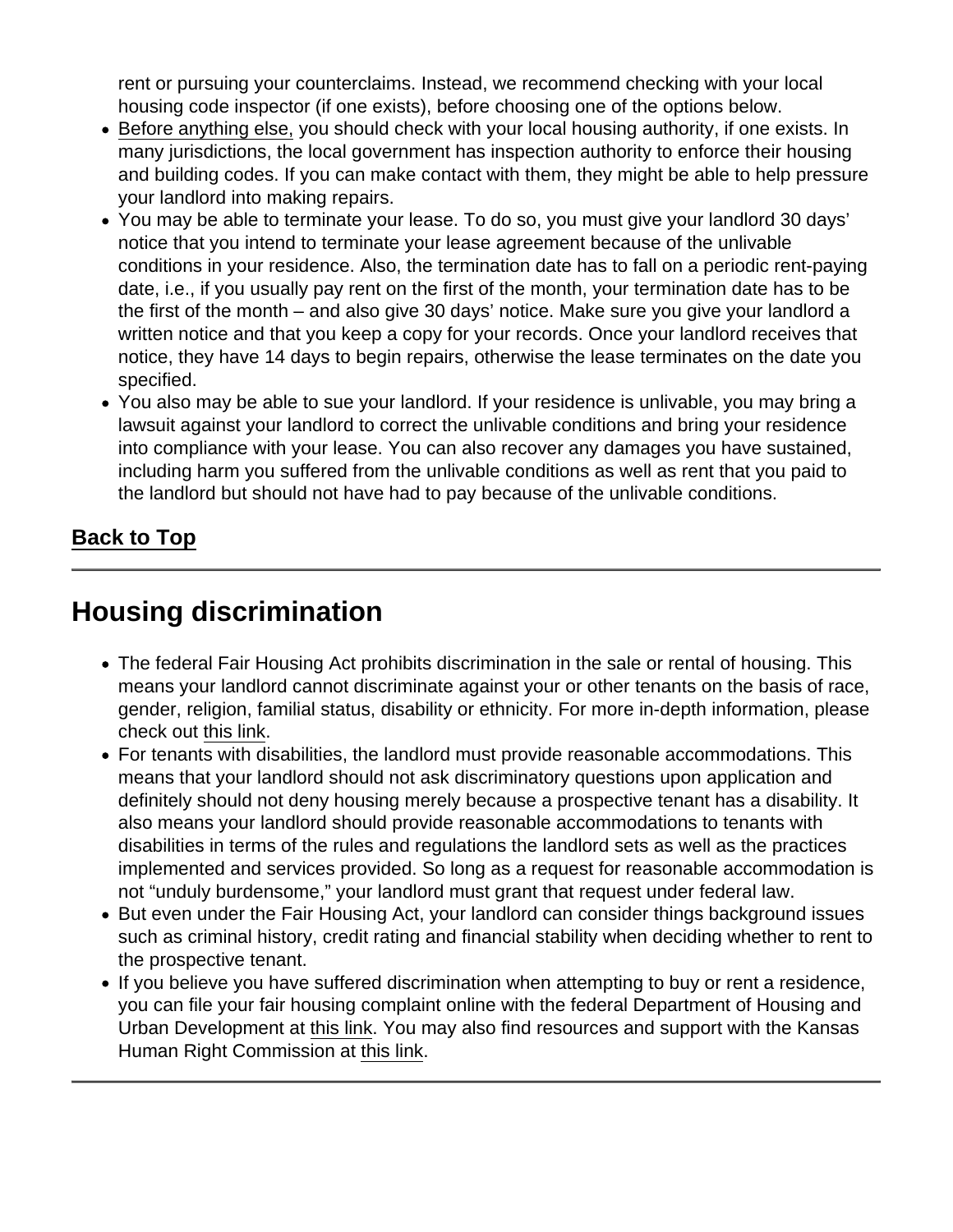### **Landlord right of entry**

- Your landlord has a right to enter the property that you rent from them. Normally, your landlord can only enter after giving you reasonable notice (often 24 hours), and entry into the residence should occur during reasonable hours (not too early or too late in the day). If your landlord enters your residence without providing you notice – and assuming there was no emergency – you should submit a written demand to your landlord that they not enter without ensuring you were given notice.
- In the case of emergency, your landlord can enter your residence any time and without notice.
- Because your landlord has certain rights to enter your residence, it is important to make sure they have updated contact information for you in case you are not home when they need to enter. Further, your landlord may be entering your residence to conduct maintenance or even address pests, so it is important that you tell your landlord whether you have any pets and what sensitivities they may have.

### **Rules and regulations**

- Your landlord is allowed to implement rules and regulations for the residence (and any surrounding property they own or manage). These rules and regulations should be listed in or attached to your lease. Be sure to read them carefully before agreeing to the lease. There may be rules and regulations – such as no pets or no noise after certain hours – that will be difficult for you to follow depending on your circumstances. Reviewing the rules and regulations before signing the lease agreement can be crucial to avoiding problems with your tenancy.
- Any rules and regulations implemented by the landlord must be applied equally to all tenants.
- Further, the rules and regulations should be geared toward providing a benefit to the tenant's welfare or protecting the landlord's property. In other words, the tenant must follow any rules and regulations that are fair, reasonable and provided to the tenant when the tenant enters into the lease agreement.
- Your landlord can also change the rules and regulations that apply to your tenancy after you sign the lease agreement, but your landlord must give you reasonable notice of the change. This notice could include placing a written document in a common area or taping it to your front door.

#### **New tenants**

Always check with your landlord before allowing someone else to move in with you who was not on the lease agreement. If someone moves in with you, and the landlord does not know it, you might be in violation of the lease agreement. In such circumstances, your landlord can probably begin the eviction process.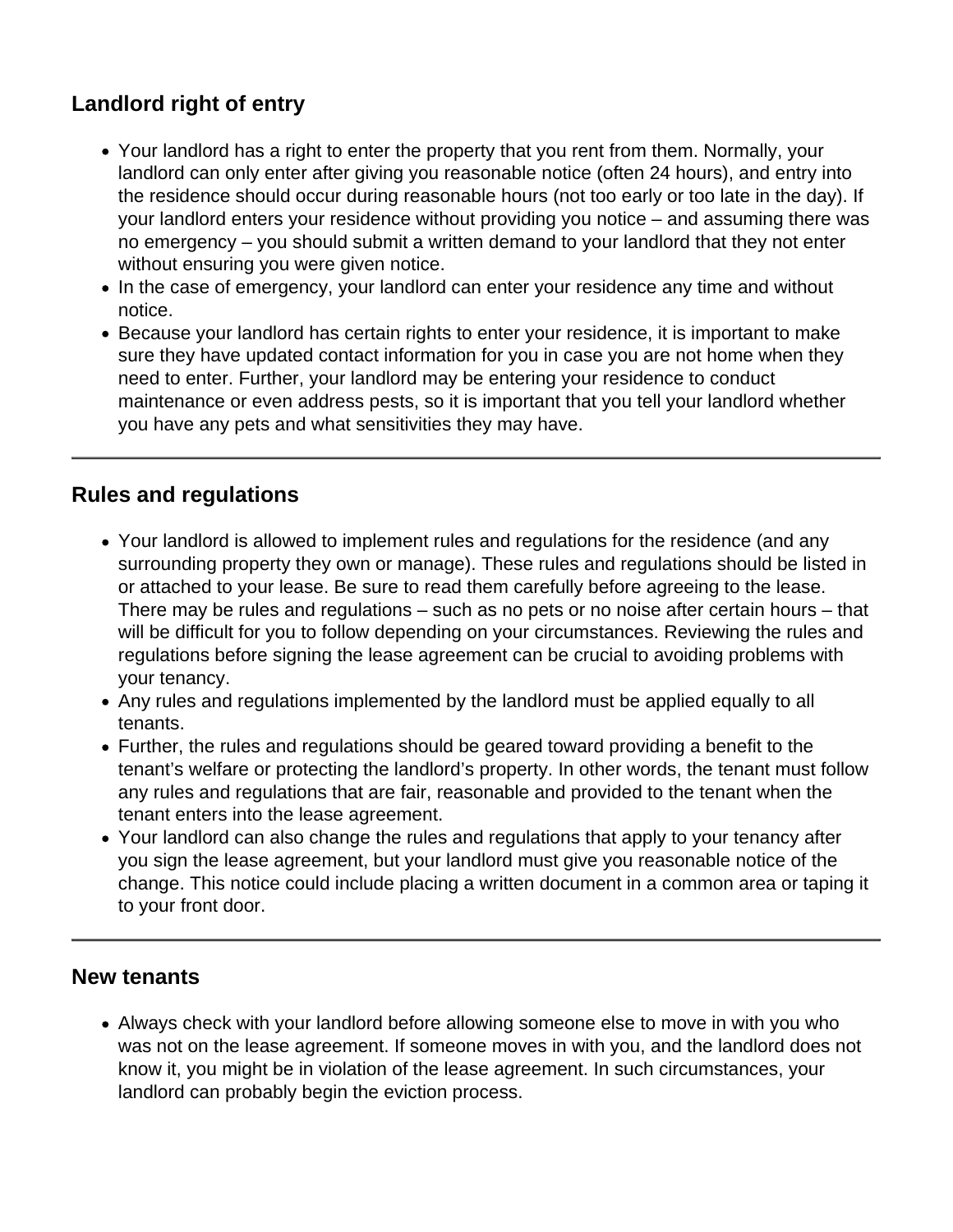<span id="page-6-0"></span>If you want to sub-lease your apartment to someone else, you should read your lease agreement carefully. Some leases will completely prohibit sub-leasing the property, while others will set guidelines for how to do so, such as written consent from the landlord.

### Natural disaster

- Unfortunately, our homes can be struck by fire, flood, tornado or some other natural disaster. When a natural disaster renders your home unlivable – either by destroying it completely or substantially impairing your ability to live there – you do not have to stay there. You also have the option of terminating your lease if you are unable to return.
- After leaving the property, you should tell your landlord within 5 days whether you want to terminate the lease.

[Back to Top](#page-1-0)

### **Eviction**

Watch this [short video](https://youtu.be/qnOBb0pE3vY) on most everything you need to know about eviction.

No self-help by landlord

- No matter the circumstances, your landlord is not allowed to evict you by themselves. Whenever your landlord wants to evict you, they must either have your agreement or get a court order.
- This means your landlord cannot try to evict you by shutting off the utilities or changing the locks. If this happens, you may be able to sue your landlord for damages up to one-and-ahalf months' rent.

Nonpayment of rent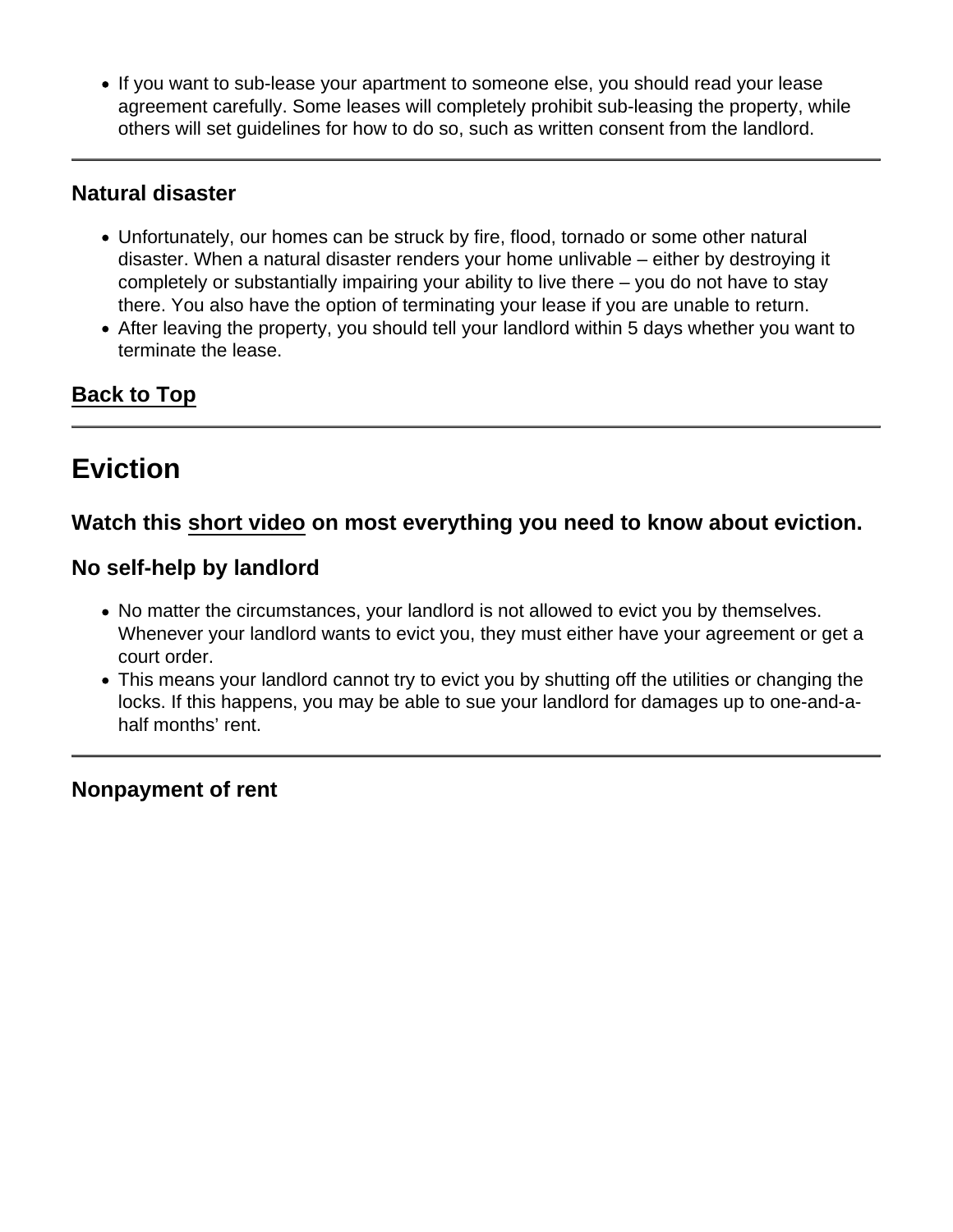- Whenever your rent is late, your landlord has the option of beginning the eviction process. To do so, your landlord must give you a "3-Day Notice" document that explains your rent is past due and that you have 3 days from the date of the notice to pay any rent that is due. So long as you pay your rent within 3 days (or 72 hours) of the notice, you will be caught up and the landlord cannot pursue eviction.
- Even after the 3 day period, you can still offer to pay back the rent that is owed to your landlord. If your landlord accepts the payment without reservation – and you are all caught up – then your landlord cannot file for eviction.
- If your landlord tries to dodge payment, you can mail them the rent due. This will provide a verifiable and dated record of when you paid your rent. If you decide to leave your rent with the landlord or at their office, be sure to get a receipt of payment. At the very least, take a picture of you dropping off rent to confirm the date of payment.

### **Material noncompliance with lease**

- Your landlord may also believe you are not complying with the lease agreement, such as by having a pet without permission or using the residence contrary to the lease terms. To evict you, the landlord must provide a notice to you that you have 14 days to correct the problem, otherwise you will have to vacate 30 days after you get the notice. In other words, the lease will terminate 30 days after the notice date, unless you can correct the problem in 14 days.
- If you receive such a notice, you have 14 days to begin correcting the problem identified by the landlord. Once you have corrected the issue, be sure to send written notice to your landlord and keep a copy for your records.
- Significantly, if you have another breach of the lease agreement of the same (or similar) type after that 14-day period, your landlord has the right to terminate the lease, even if you corrected the first issue. Your landlord will need to provide you 30 days' notice before the lease is terminated, but you cannot avoid lease termination by trying to address the second breach.

### **Terminating tenancy**

- Your landlord might try to terminate the tenancy at the end of the natural lease term. In other words, your landlord may not allow you to renew your tenancy at the end of the lease. Normally, your landlord's right to terminate the tenancy will be spelled out in the lease agreement. And in most cases, your landlord will have to provide you at least 30 days' notice that they plan to not renew your lease.
- Read the lease carefully. Many leases will allow landlords to only give 30 days' notice to terminate the lease, but will require the tenant to provide even more time (such as 60 days' notice) before terminating the lease.
- If you are on a month-to-month tenancy, without a lease agreement, both you (as tenant) and the landlord can terminate the tenancy with at least 30 days' notice. Also, the termination date has to land on a periodic rent-paying date, i.e., if you usually pay rent on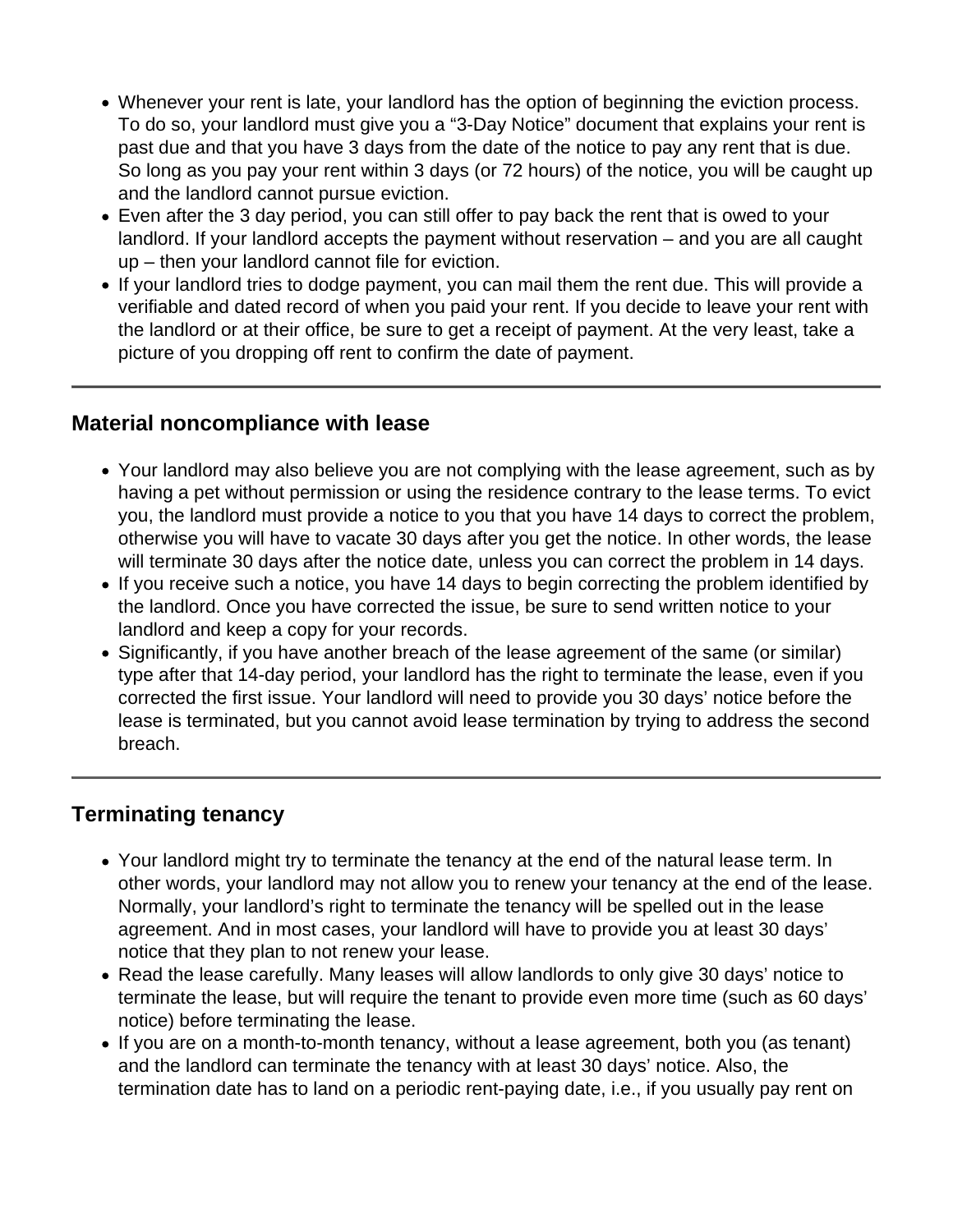<span id="page-8-0"></span>the first of the month, your termination date has to be the first of the month – and also give 30 days' notice.

Your landlord can bring a lawsuit to evict you if you stay past the date the lease is terminated.

[Back to Top](#page-1-0)

## Legal proceedings

### **Notice**

Before beginning legal eviction proceedings, your landlord must provide you 3 days' notice to leave the residence. This means your landlord must wait at least 72 hours after providing you this notice before filing papers to start the eviction lawsuit.

This notice is not a court document and does not have to be notarized.

This 3 day notice to leave the residence is separate and distinct from the other types of notice your landlord must provide you concerning nonpayment of rent, material noncompliance with your lease or termination of your lease. To bring a successful eviction lawsuit, your landlord must provide both types of notice. Oftentimes, though, your landlord will provide one document that provides both types of notice, i.e., a notice that you have 3 days to pay rent or vacate the premises, otherwise the landlord will seek eviction. This type of dual notice is sufficient under the law.

### Petition and summons

- After providing notice, your landlord can start an eviction lawsuit by filing a petition to the court, which generates a summons to you to participate in the legal proceedings. Your landlord will need to serve both the petition and the summons on you to proceed – usually through personal service, but also sometimes via mail or by posting on your door.
- The petition is a legal document filed by the landlord that explains why you are being evicted, the amount of rent you owe (if any) and any other damages claimed by the landlord. In this document, the landlord will ask the court to order you to vacate the property and pay any damages they allege you owe. If at all possible, you should respond to the petition by filing an answer (described below).
- The summons is a document generated by the court that sets a hearing date and time. You must show up to this hearing at the date and time listed on the summons. Be sure to review the summons carefully because the hearing date and time might be only a day or two after you are served the summons and petition.
- Missing the court date listed on the summons has serious consequences. Your landlord will be able to take a default judgment against you – meaning the court will give them whatever they asked for, whether you agree or not. If you miss this court date, you can be evicted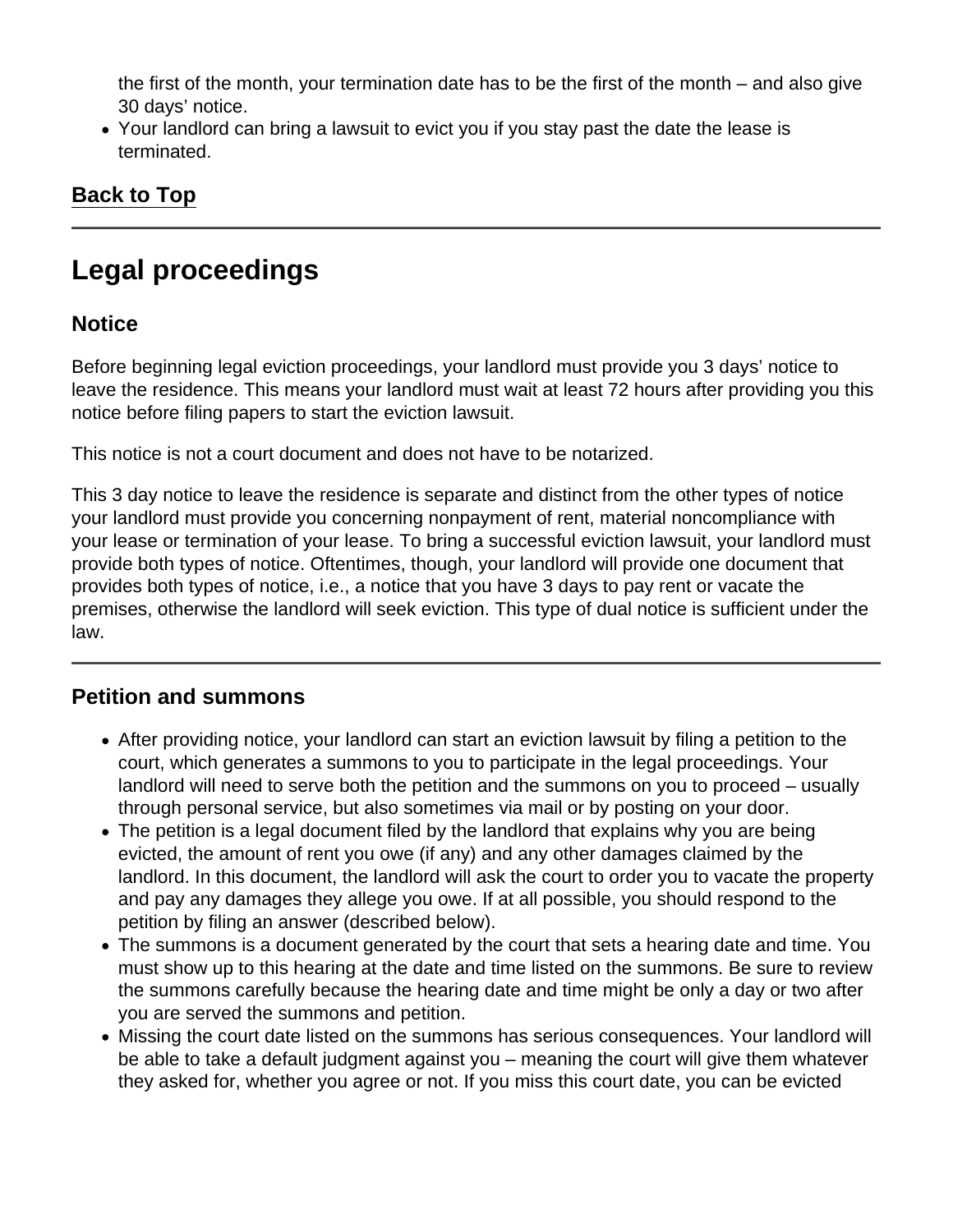immediately.

- If you cannot attend court on the date and time listed on the summons, you should contact the court immediately about seeking a continuance and follow their process to do so. However, continuances are often not allowed without the landlord's agreement.
- Answer and counterclaims
- If you disagree with the petition, then you should attempt to file an answer with the court. Kansas Legal Services has developed a [template answer](https://docs.google.com/document/d/1jfJPEo0gNJRei0c6GYSC9HBc8a3CB5a8McjdCKZ0ISQ/edit) that you can use. This answer document will clarify to the court that you contest the allegations made by your landlord and what defenses you have. When filling out the answer, it is ok to deny any allegation that is partially untrue or cannot be verified. You should also list as many possible defenses as you reasonably can. An extensive list of possible defenses is provided in the template answer.
- In addition to your answer to the petition, you should raise any counterclaims you may have against your landlord. Your counterclaims can be included in the same document as your answer, as demonstrated by the template above. Like with defenses, you should try to raise any counterclaims that you think can be justified. Counterclaims are especially helpful because they can give you negotiating leverage with your landlord. For example, you can offer to dismiss your counterclaims in exchange for your landlord dismissing their claims (and maybe agreeing to sign a new lease). And if you proceed to trial, your counterclaims can provide a buffer against any back-rent or other damages you may owe.
- You should call the court clerk about the best way to file your answer and counterclaims. They may suggest you mail it to them or request you drop it off at the court. Either way, you will also need to mail a copy of the answer to your landlord or their attorney. Try to do all of this before the date and time listed on the summons.

#### Pre-trial appearance

- An eviction proceeding has two court dates. The first court date and time will be listed on the summons. The date and time listed will be 14 days or less after the summons was issued by the court (meaning sometimes your landlord will have to request a new summons if they did not serve you in time).
- At this first hearing, you make your initial appearance to the court. In some counties, you will appear before a judge to demand a trial. In other counties, you simply demand a trial by filling out some papers with the court. Either way, you must show up to demonstrate that you are challenging the petition. If you have not filed your answer or counterclaims beforehand, you should be able to submit your arguments at this hearing. In that case, you should still try to file and serve your answer after the hearing.
- At the end of this hearing, the court will set a trial date. The trial date will be set 14 days or less after the initial hearing (usually less). As tenant, you will not be able to request a continuance of this trial hearing, unless you file a bond with approval of the court.
- If you do not show up to this first hearing, the court will likely take default judgment against you and award your landlord whatever they requested. This can include immediate eviction.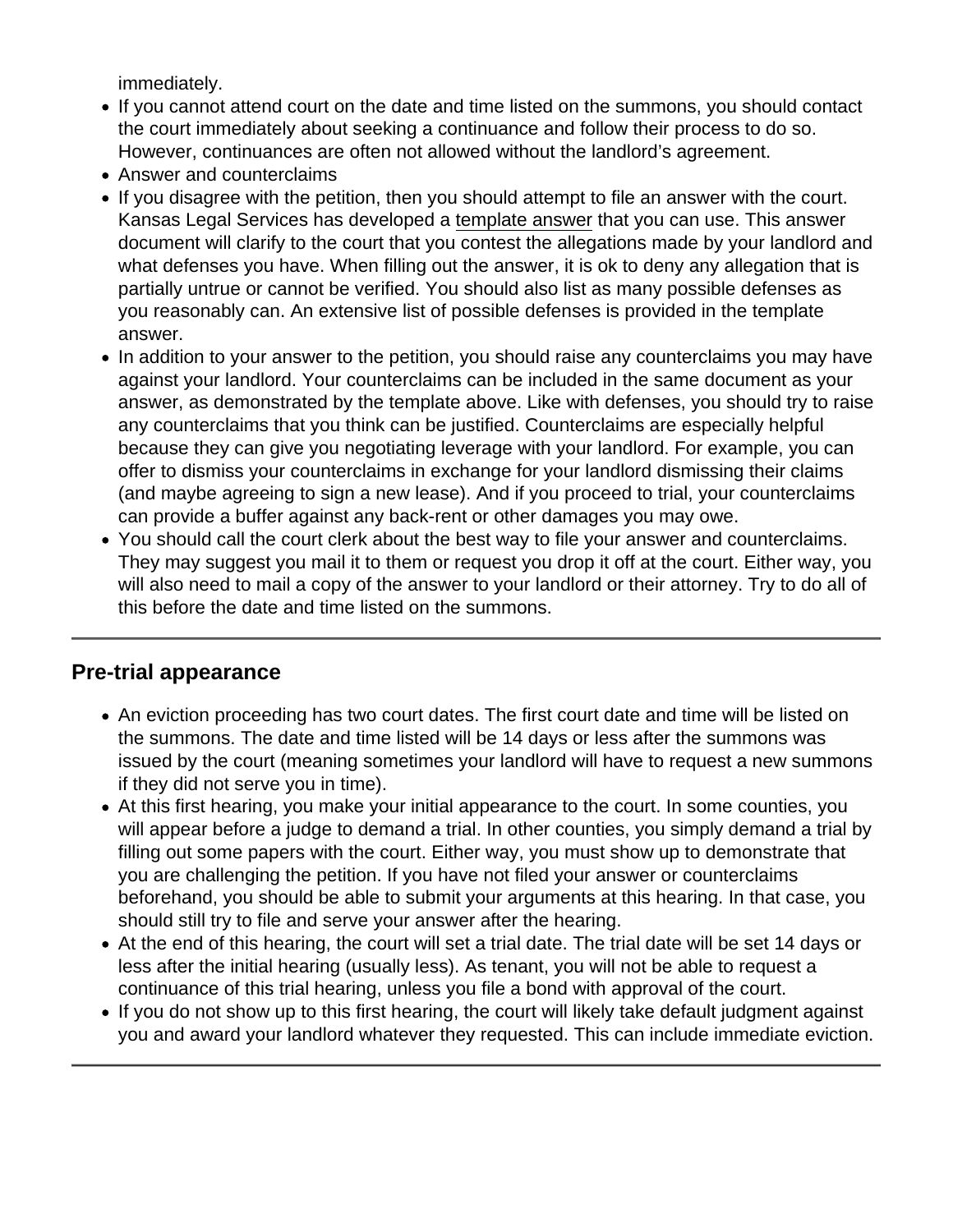### <span id="page-10-0"></span>**Trial**

Your trial date will involve both you and your landlord presenting your cases. There will not be a jury – the trial will be conducted and decided by the judge.

- Bring any evidence that is important to your defenses or counterclaims to the trial. You do not need to submit your evidence before the trial. But at trial, it will be crucial to properly introduce the evidence to the court. Before going to court, do your best to organize the documents that are important to your case. When you need to introduce a document at trial, you should tell the court that you are introducing an evidentiary exhibit. Then, you should explain what the evidence is, describe why it is relevant to your case and that the evidence is real and authentic (or at least a copy of real and authentic evidence).
- At the close of trial, the judge will decide whether to grant or deny your landlord's petition, as well as address any counterclaims you raised. If your landlord wins, the judge will issue an order declaring the landlord is entitled to possession. Once your landlord has that possession order, they may request a writ of restitution, which is an official court document saying that you must vacate the residence. The writ of restitution can be enforced by the sheriff as well as a special process server. Enforcement must occur within 14 days – though sometimes it happens far more quickly, such as a matter of hours.
- You need to be prepared to leave the residence on the day of your trial. While it is not guaranteed that you will be forced to leave that day, it is entirely possible. Once the court issues the writ of restitution, you must immediately vacate the property (with or without your possessions). If you do not, you may be arrested for criminal trespass. Consequently, it is important to make arrangements to store your personal property in case you are evicted. When the sheriff or process server comes to put you out, they will usually only give you a few minutes to pack some small belongings.

[Back to Top](#page-1-0)

## Personal property

### Storage

- Sometimes, tenants leave behind personal property after leaving their former residence. This might occur accidentally after formally terminating your lease with your landlord. It might also occur through eviction proceedings, where a tenant is put out before they can collect their belongings. In such circumstances, your landlord is entitled to take possession of the residence and store your possessions at your expense.
- If your landlord takes possession of your personal property after vacating the residence, you have at least 30 days to recover those belongings – or any time before your landlord sells your belongings. To recover your personal property, you will need to pay your landlord the costs of storage as well as any other money owed, such as back-rent. Once you do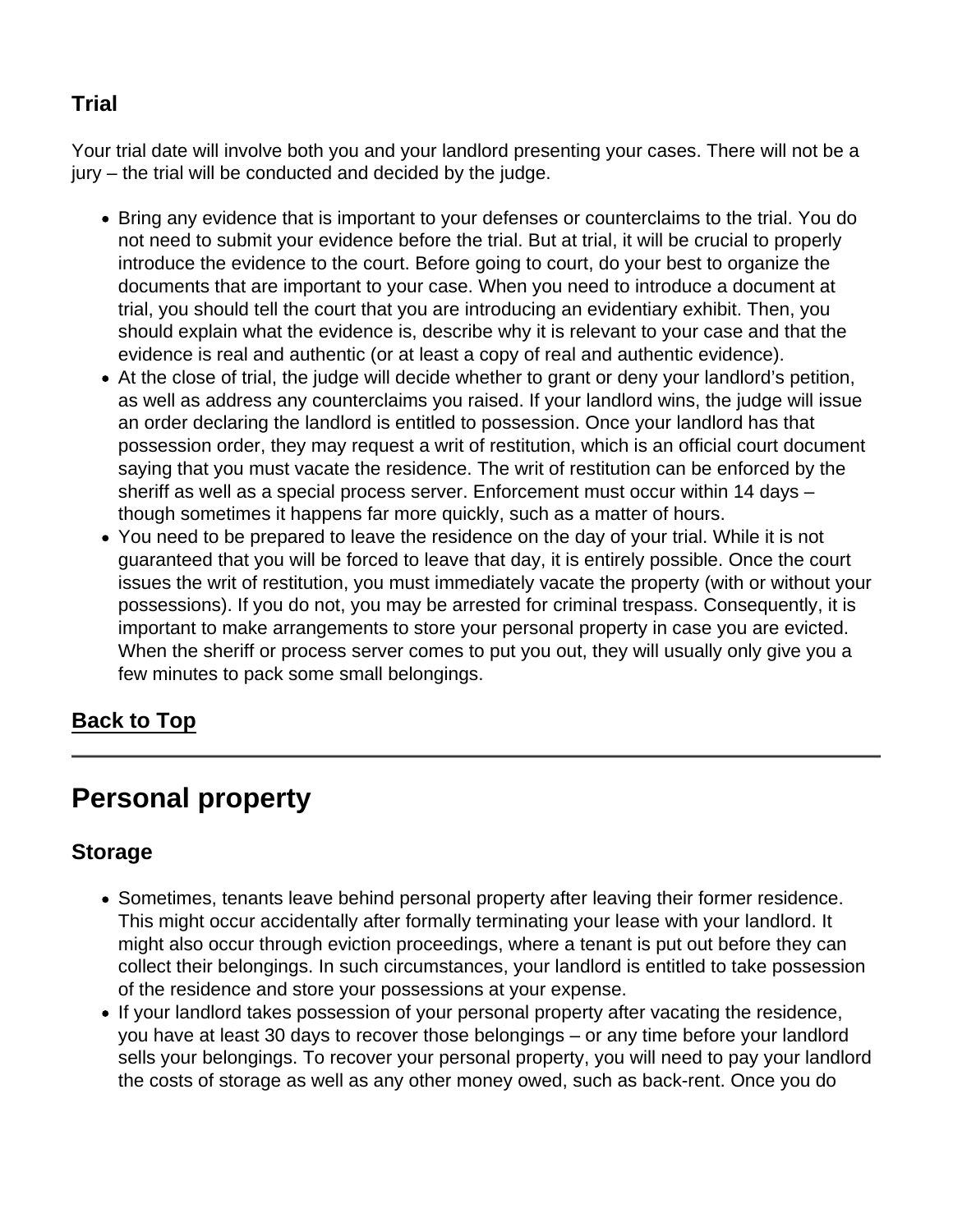<span id="page-11-0"></span>that, your landlord is obligated to return your belongings. If they do not return your things, you may be able to sue them for improperly converting (i.e., stealing) your personal property.

• After 30 days, if you have not paid your landlord back for storage costs and any other money owed, your landlord is allowed to sell or throw away your things. Any proceeds from the sale of your personal property should be applied to storage costs first, and then to any other debts you may owe your landlord. If money is left over, your landlord is allowed to keep it.

#### Publication and sale

- Your landlord has to wait at least 30 days to sell any personal property that you left behind.
- In addition, your landlord must also publish notice that they are going to sell your personal property at least 15 days prior to the sale. This notice should be published in a newspaper of general circulation in your county.
- Also, your landlord must mail you a notice of the sale within 7 days after publishing notice of the sale. In that way, you should get specific notice that your belongings may be sold.
- If your landlord sells your personal property without following these rules, you may be able to sue them for illegally converting your property and thus be liable to you for the cost your belongings.

### [Back to Top](#page-1-0)

### Moving Out

Watch this [short video](https://youtu.be/h9lUOiEbVT0) about what you need to know when moving out of a rental property.

### Security deposit return

- When you move out, your landlord must return your security deposit, unless certain conditions apply.
- If you owe back-rent, the amount of rent due can be claimed from your security deposit.
- If you damaged the residence or left it less clean than when you moved in, your landlord can take the cost of repair out of your security deposit. But this condition does not apply to normal wear-and-tear. If the only damage identified by the landlord is normal wear-andtear, they should not deduct anything from your security deposit.
- To recover your security deposit, you must move out entirely, notify your landlord that you have moved out, return the keys and make a written demand for the security deposit. Once you do those things, your landlord should determine the balance of the security deposit owed to you. After making that determination, your landlord has only 14 days to return your security deposit to you.
- Overall, your landlord has no more than 30 days to return the portion of the security deposit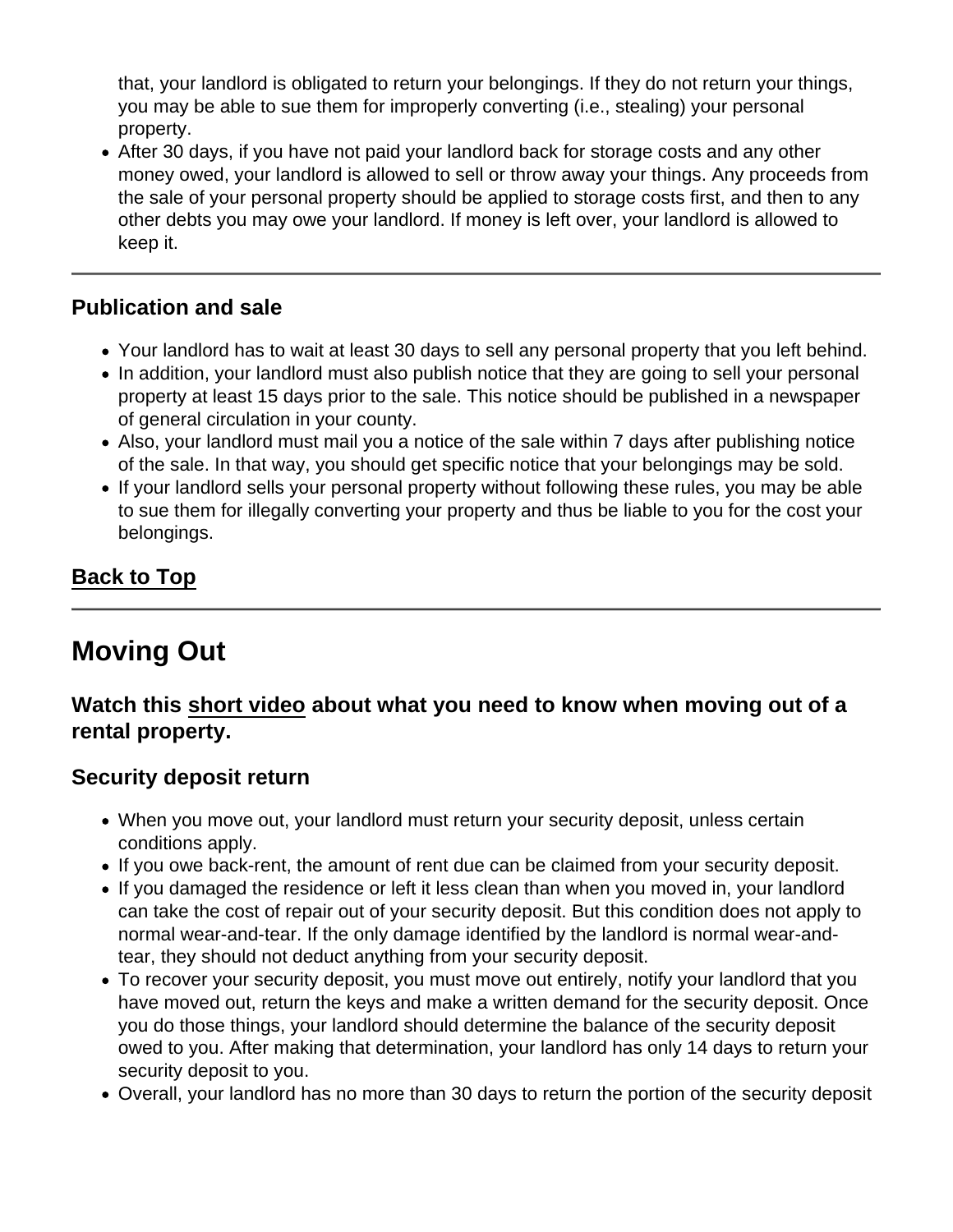owed to you after you move out and submit your written demand. If your landlord wants to keep some or all of your security deposit, they need to write to you within 30 days of moving out with an itemized list of amounts they are withholding.

- If your landlord does not return your security deposit, even after you took all the necessary steps, you may be able to sue your landlord. In that lawsuit, you could recover the portion of the security deposit due to you as well as an amount of money one-and-a-half times the amount your landlord wrongfully withheld.
- Generally, you cannot use your security deposit to pay your last month of rent. If you attempt to do so, you will forfeit your security deposit and also be liable for that month's rent. The only way for you to use your security deposit for rent is an explicit agreement with your landlord.

### **Rules for moving out**

- Your rules for moving out should be detailed in your lease agreement. Review those rules carefully.
- Most importantly, you will likely be required to give your landlord at least 30 days' notice that you will be leaving the residence at the end of your lease term. Make a note in your calendar to notify your landlord as required by your lease. Even though the lease may only last one year, your tenancy does not automatically end when the lease does. In such circumstances, you will likely be subject to a month-to-month tenancy until you properly vacate the property. For example, if you move out but do not notify your landlord, you might owe another month of rent even though you live elsewhere.
- If you are already on a month-to-month tenancy, you must give at least 30 days' notice that you plan to terminate the tenancy. In addition, the date of termination must be a normal rentpaying date – if you pay rent on the first, your termination date should also be on the first (and also at least 30 days out).
- When you provide notice that you will be moving out (or any time before moving out), you should send a written demand to your landlord that you want any remaining security deposit back. You should also provide a forwarding address for your landlord to send that deposit to you.
- When moving out, you should prepare an inspection list that mirrors your move-in inspection list. Keep this move-out inspection list, along with a copy of your lease and the move-in inspection list. It is also helpful to take photos and video of the condition of the property when you move out. These documents, photos and video could be important to receiving the proper amount of your security deposit.

### **Service members**

If you have enrolled in military service or are an active service member, you have the right to terminate your lease agreement so long as certain conditions are met. Even if the lease agreement does not allow you to terminate the lease, you may do so if you receive permanent change of station orders, or an order to deploy with a military unit or if you are called to support a military operation lasting at least 90 days.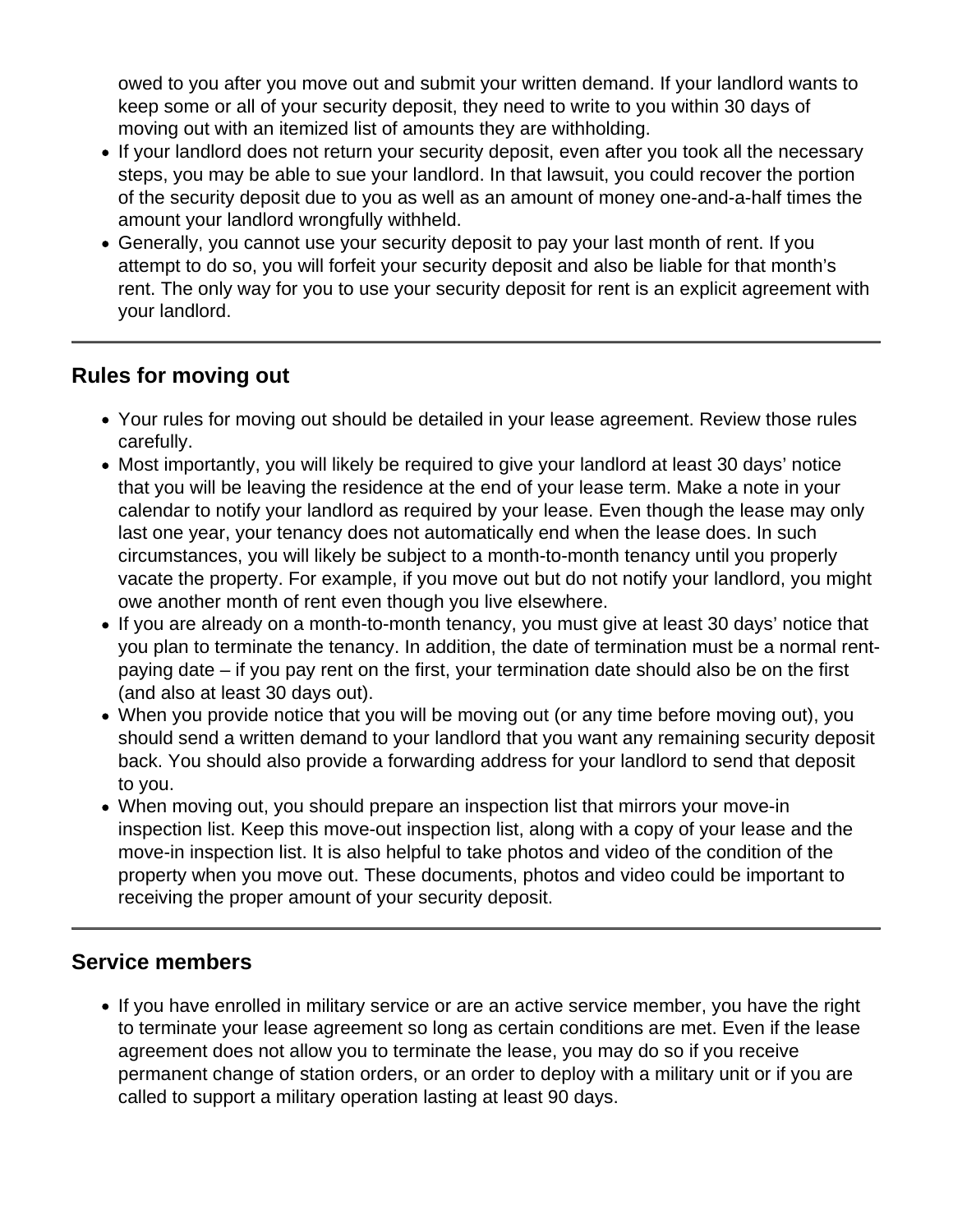- <span id="page-13-0"></span>• If one of these conditions arises, and you need to break your lease, you should immediately notify your landlord and provide them with a copy of your service orders. This can be done through hand delivery or, if necessary, through certified mail or a private business mail carrier like UPS or FedEx.
- Once you deliver or mail the notice to your landlord, your tenancy will terminate 30 days after the day that rent is next due under your lease agreement. For example, if rent is due on June 1, and you provide notice to your landlord on May 28, then the tenancy will terminate on July 1. In this scenario, you are responsible for rent for the month of June and the lease ends at the end of the month.
- But if you were on a month-to-month tenancy, you may terminate the lease with only 15 days' notice to your landlord.

Be sure to provide your landlord with a forwarding address in case they need to return your security deposit or otherwise contact you about the tenancy.

[Back to Top](#page-1-0)

# Security Deposit

How much can a security deposit be?

- IF the unit does not have furniture in it, the landlord cannot ask for more than one month's rent
	- (Unit WITHOUT furniture -> maximum 1 month's rent)
- IF it does have furniture, the landlord cannot ask for more than one and one half month's rent

(Unit WITH furniture -> maximum 1+1/2 month's rent)

A landlord may also ask for a pet deposit, which cannot be more than half of 1 month's rent.

How can you get your security deposit back?

Your landlord MUST return your security deposit, UNLESS:

- You owe back rent
- You did not leave the unit as clean as it was when you moved in
- There was damage to the unit that happened while you were renting it
	- $\circ$  IF the damage is normal wear and tear you would expect to see, like fading paint, then the landlord cannot deduct ANYTHING from your security deposit.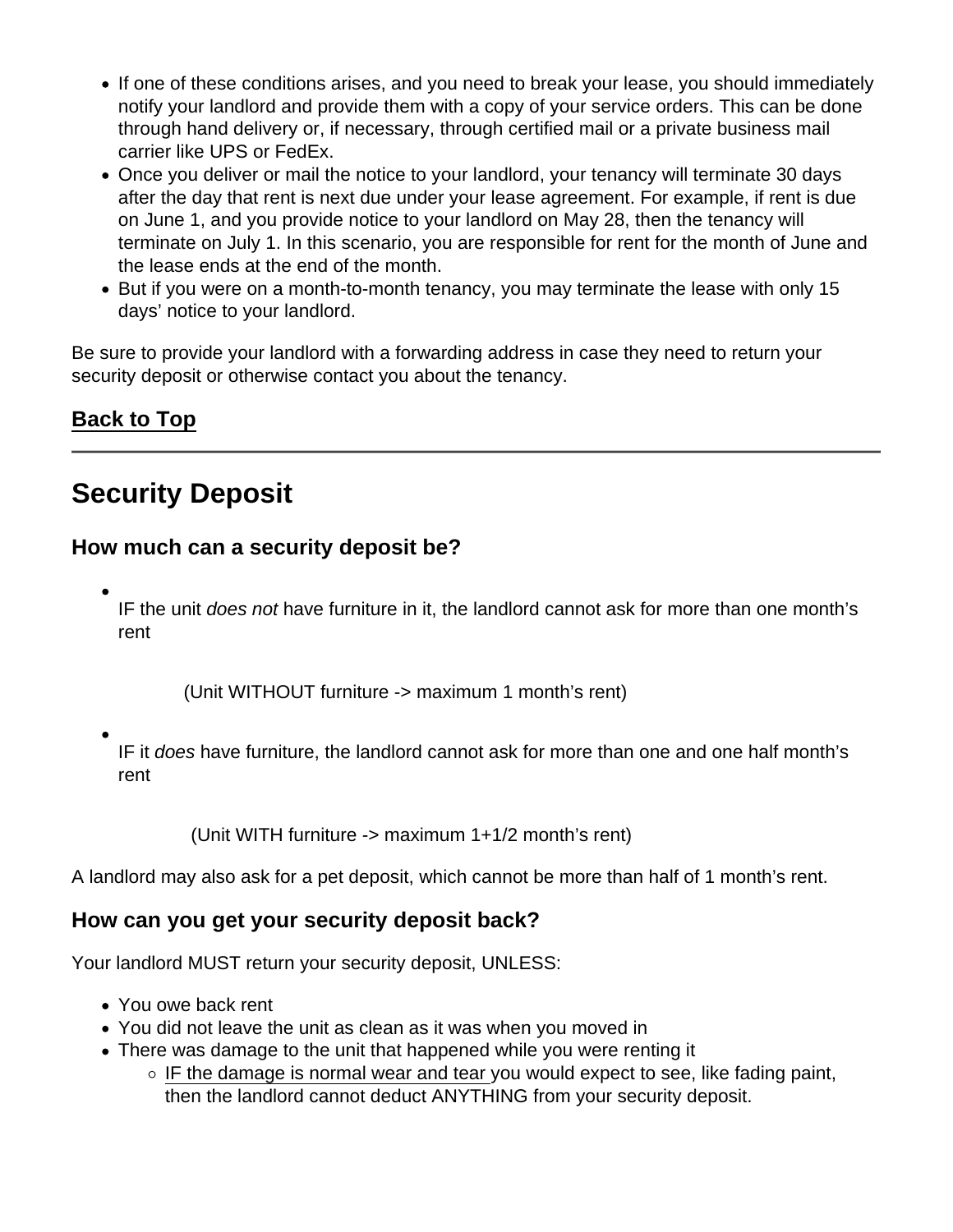<span id="page-14-0"></span> $\circ$  IF the damage is more than ordinary wear and tear, like a hole in a wall, the landlord can take out the amount it would cost to return the unit to how it was when you moved in. The rest of the security deposit not spent on cleaning or repairing the unit HAS to be returned to you.

Does the landlord have a deadline to return my security deposit?

If you have not already done so you should demand the return of your security deposit.

The landlord must return the balance of the security deposit to the tenant within 14 days after the determination of the amount of his "expenses, damages or other charges" but in no event should the landlord take any more than 30 days to get that done. K.S.A. 58-2550.

 The law requires the tenant to be entirely vacated. Too many tenants leave and never make it clear to the landlord they have vacated. It is not until the landlord "knows" the tenant has vacated that the 30 days begins to run.

[Here is a form](https://www.kansaslegalservices.org/sites/kansaslegalservices.org/files/FORM Demand for Return of Security Deposit (1).pdf) that you can use to demand your security deposit back.

If this form does not get your deposit back, you may want to take your landlord to Small Claims Court.

 Use this [guided interview](https://lawhelpinteractive.org/Interview/GenerateInterview/4848/engine) to help you create a legal document that you can file in Small Claims Court for the return of your security deposit. [By clicking HERE](https://lawhelpinteractive.org/Interview/GenerateInterview/4848/engine) , you will be taken through a series of questions that will fill out the form you need for your situation.

[Back to Top](#page-1-0)

# VIDEOS

[Housing & Credit Counseling, Inc. \(HCCI\)](https://housingandcredit.org/) of Kansas has a series of videos that are designed to help tenants with landlord/tenant issues.

**Evictions** 

For a video that gives you more information on evictions and the eviction process [click here](https://www.youtube.com/watch?v=bzKS6dnCY2E&list=PLBhwgb-UywkZ2VQ7O8AmnWxAmmucWVEqr&index=3)

Leasing Agreements

[This video](https://www.youtube.com/watch?v=kFTlmmEVrZk&index=1&list=PLBhwgb-UywkZ2VQ7O8AmnWxAmmucWVEqr) informs you about the differences between leases, sub-leasing, if you can break your lease, what kind of term your lease is, terminating your lease, and what information you need to know about your lease.

**Notice** 

[This video](https://www.youtube.com/watch?v=PquE6umyrrI&index=2&list=PLBhwgb-UywkZ2VQ7O8AmnWxAmmucWVEqr) informs you how to give notice to your landlord, how many days you have to give